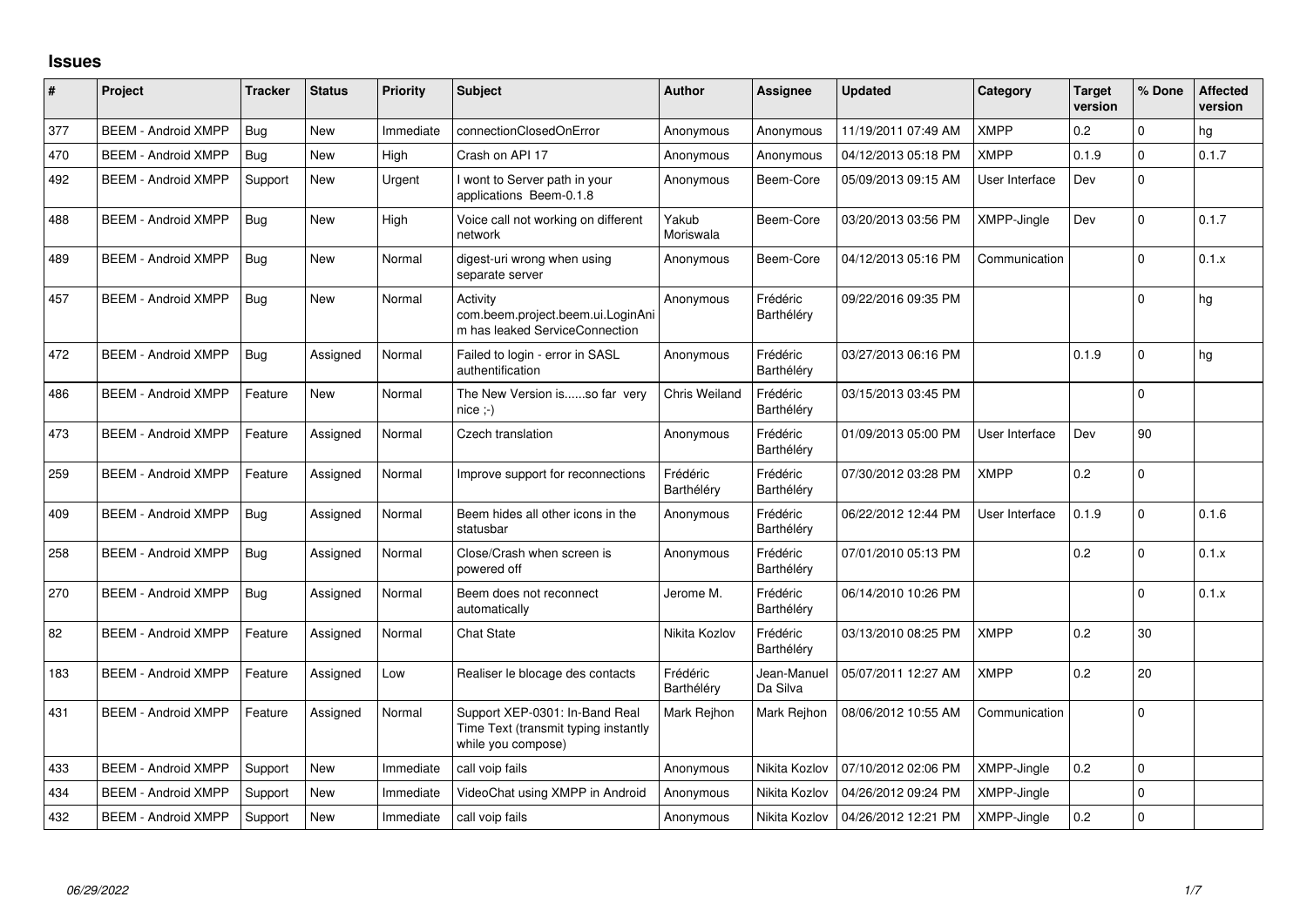| #   | Project                    | <b>Tracker</b> | <b>Status</b> | <b>Priority</b> | <b>Subject</b>                                                           | <b>Author</b>          | Assignee           | <b>Updated</b>      | Category              | <b>Target</b><br>version | % Done      | <b>Affected</b><br>version |
|-----|----------------------------|----------------|---------------|-----------------|--------------------------------------------------------------------------|------------------------|--------------------|---------------------|-----------------------|--------------------------|-------------|----------------------------|
| 475 | <b>BEEM - Android XMPP</b> | Support        | <b>New</b>    | Urgent          | Need<br>asmack-android-10-source-beem-ji<br>ngle.zip file                | Anonymous              | Nikita Kozlov      | 01/12/2013 11:30 AM | XMPP-Jingle           | Dev                      | $\Omega$    |                            |
| 416 | <b>BEEM - Android XMPP</b> | Feature        | New           | Normal          | [OTR] Provide a method of<br>importing or exporting OTR private<br>keys. | Anonymous              | Nikita Kozlov      | 02/24/2013 09:13 PM |                       | 0.1.9                    | $\Omega$    |                            |
| 411 | <b>BEEM - Android XMPP</b> | Feature        | New           | Normal          | [OTR] Autostart encrypted chats if<br>possible / show system messages    | Anonymous              | Nikita Kozlov      | 02/24/2013 09:13 PM | Communication   0.1.9 |                          | $\Omega$    |                            |
| 479 | <b>BEEM - Android XMPP</b> | Support        | Feedback      | Normal          | Two way authentication using SSL                                         | Yakub<br>Moriswala     | Nikita Kozlov      | 01/28/2013 07:41 AM | <b>XMPP</b>           |                          | $\Omega$    |                            |
| 418 | <b>BEEM - Android XMPP</b> | Support        | Feedback      | Normal          | VideoChat using XMPP in Android                                          | Android Buddy          | Nikita Kozlov      | 03/05/2012 10:39 AM | XMPP-Jingle           |                          | $\mathbf 0$ |                            |
| 371 | <b>BEEM - Android XMPP</b> | Support        | <b>New</b>    | Normal          | How can I get BEEM-Jingle works?                                         | Anonymous              | Nikita Kozlov      | 02/21/2012 02:36 PM |                       |                          | $\Omega$    |                            |
| 29  | <b>BEEM - Android XMPP</b> | Feature        | Assigned      | Normal          | Creation d'une session jingle et<br>echange de donnees                   | Frédéric<br>Barthéléry | Nikita Kozlov      | 02/21/2012 02:34 PM | XMPP-Jingle           |                          | 30          |                            |
| 380 | <b>BEEM - Android XMPP</b> | <b>Bug</b>     | New           | Normal          | how to remove track file                                                 | Anonymous              | Nikita Kozlov      | 12/13/2011 09:33 AM | XMPP-Jingle           |                          | $\Omega$    | 0.1.x                      |
| 241 | <b>BEEM - Android XMPP</b> | Feature        | Assigned      | Normal          | Display buddy details                                                    | Nikita Kozlov          | Nikita Kozlov      | 01/16/2011 07:40 PM | User Interface        | 0.2                      | $\Omega$    |                            |
| 218 | <b>BEEM - Android XMPP</b> | Feature        | Assigned      | Normal          | Gestion des contacts utilisant<br>plusieurs ressources                   | Frédéric<br>Barthéléry | Nikita Kozlov      | 04/12/2010 10:47 PM | Conception            | 0.2                      | $\Omega$    |                            |
| 264 | <b>BEEM - Android XMPP</b> | Feature        | <b>New</b>    | Normal          | Support for multiple accounts                                            | Anonymous              | Vincent<br>Véronis | 04/21/2011 09:28 PM | Conception            | 0.2                      | 20          |                            |
| 266 | <b>BEEM - Android XMPP</b> | Feature        | Assigned      | Normal          | Repeat notifications                                                     | Anonymous              | Vincent<br>Véronis | 02/09/2011 12:55 AM |                       | 0.2                      | $\Omega$    |                            |
| 482 | <b>BEEM - Android XMPP</b> | Support        | <b>New</b>    | Urgent          | Call Sub Menu Name Change                                                | hey<br>ijustmetyou     |                    | 02/20/2013 01:53 PM |                       |                          | $\Omega$    |                            |
| 468 | <b>BEEM - Android XMPP</b> | Support        | New           | Urgent          | beam for nokia / as for java<br>supported phones . (not for android)     | Anonymous              |                    | 11/26/2012 01:28 PM |                       |                          | $\Omega$    |                            |
| 467 | <b>BEEM - Android XMPP</b> | Feature        | <b>New</b>    | Urgent          | Is Audio call(Voice call) feature<br>available for Android?              | Anonymous              |                    | 11/23/2012 07:35 AM |                       |                          | $\Omega$    |                            |
| 459 | <b>BEEM - Android XMPP</b> | Bug            | <b>New</b>    | Urgent          | Presence are not change                                                  | Chathura<br>Wijesinghe |                    | 11/07/2012 09:38 AM |                       |                          | $\Omega$    | 0.1.7                      |
| 458 | <b>BEEM - Android XMPP</b> | Bug            | <b>New</b>    | Urgent          | what account to use to initiate call?                                    | Anonymous              |                    | 11/07/2012 01:14 AM |                       |                          | $\Omega$    | 0.1.6                      |
| 453 | <b>BEEM - Android XMPP</b> | <b>Bug</b>     | <b>New</b>    | Urgent          | Beem does not show account login<br>with resource id?                    | Anonymous              |                    | 09/29/2012 05:24 AM |                       |                          | $\Omega$    | hg                         |
| 444 | <b>BEEM - Android XMPP</b> | Bug            | New           | Urgent          | Disconnets+terminates after a few<br>minues of idling                    | Anonymous              |                    | 07/22/2012 11:15 AM |                       |                          | $\Omega$    | 0.1.7                      |
| 561 | <b>BEEM - Android XMPP</b> | Bug            | New           | High            | NullPointerException (NPE) in<br>Beem Android XMPP                       | Danilo<br>Dominguez    |                    | 02/02/2018 08:34 PM | <b>XMPP</b>           |                          | $\Omega$    | 0.1.8                      |
| 566 | <b>BEEM - Android XMPP</b> | Support        | New           | High            | Beam Multi User Chat                                                     | Srilatha Avula         |                    | 10/13/2017 02:16 AM |                       |                          | $\mathbf 0$ |                            |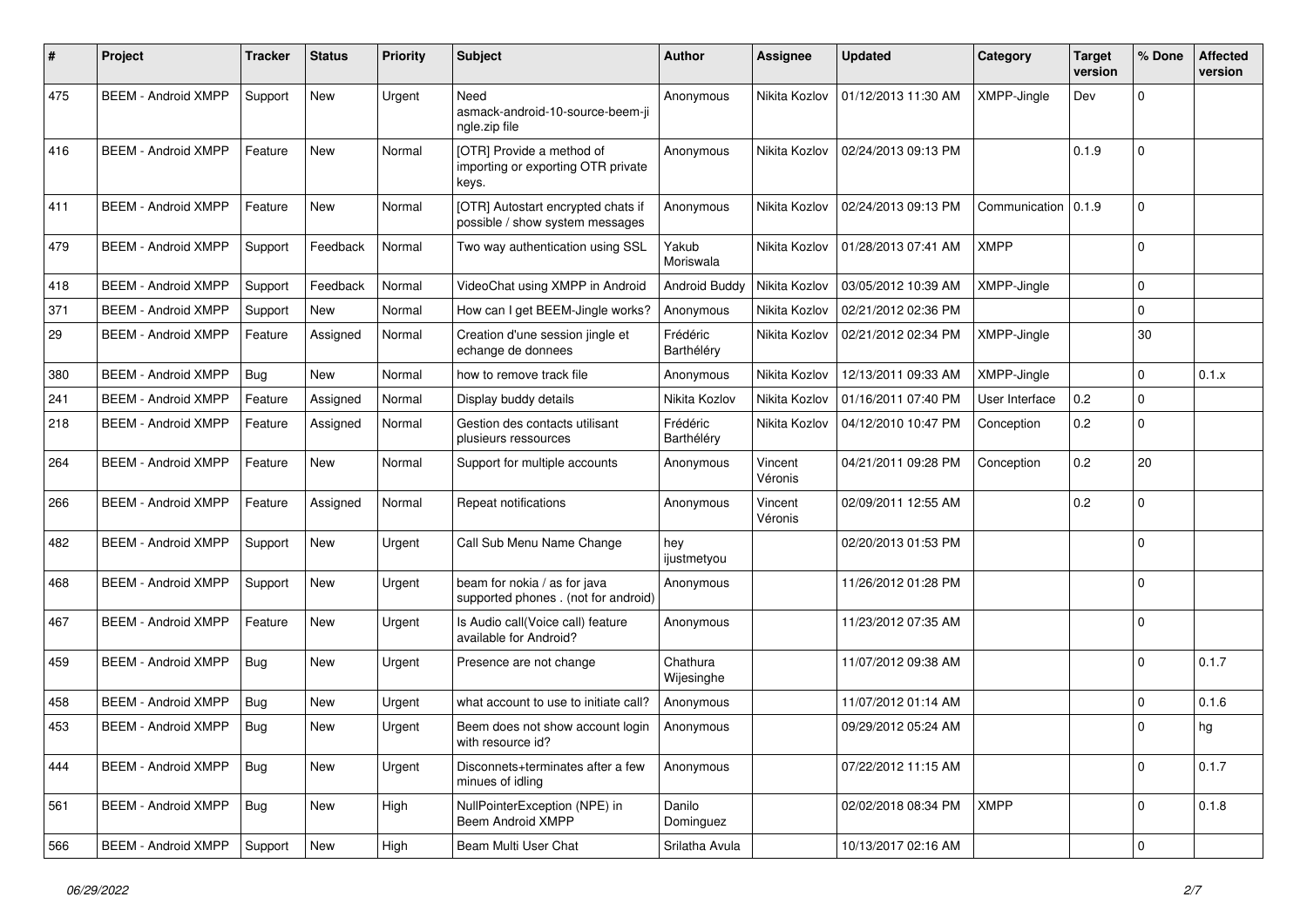| #   | Project                    | <b>Tracker</b> | <b>Status</b> | <b>Priority</b> | Subject                                                               | <b>Author</b>                | Assignee | <b>Updated</b>      | Category       | <b>Target</b><br>version | % Done      | <b>Affected</b><br>version |
|-----|----------------------------|----------------|---------------|-----------------|-----------------------------------------------------------------------|------------------------------|----------|---------------------|----------------|--------------------------|-------------|----------------------------|
| 525 | <b>BEEM - Android XMPP</b> | Bug            | <b>New</b>    | High            | <b>Keeps Disconecting</b>                                             | Anonymous                    |          | 01/21/2014 02:25 PM |                |                          | $\Omega$    | 0.1.8                      |
| 518 | <b>BEEM - Android XMPP</b> | <b>Bug</b>     | New           | High            | Beem terminates when connection<br>lost and network interface changes | Anonymous                    |          | 07/25/2013 07:23 AM | Communication  |                          | $\Omega$    | 0.1.8                      |
| 427 | <b>BEEM - Android XMPP</b> | Feature        | <b>New</b>    | High            | [OTR] auto-start and require<br>options                               | Anonymous                    |          | 04/12/2013 05:17 PM |                |                          | $\Omega$    |                            |
| 487 | <b>BEEM - Android XMPP</b> | Bug            | New           | High            | "beem" automatically terminated                                       | <b>Chris Weiland</b>         |          | 03/15/2013 06:23 PM |                |                          | $\Omega$    | 0.1.8                      |
| 446 | <b>BEEM - Android XMPP</b> | <b>Bug</b>     | New           | High            | Terminates or hungs up<br>immediately after lost connectivity         | Anonymous                    |          | 01/20/2013 11:02 AM |                |                          | $\Omega$    | 0.1.7                      |
| 466 | <b>BEEM - Android XMPP</b> | Feature        | <b>New</b>    | High            | gpg                                                                   | Anonymous                    |          | 11/22/2012 02:28 PM |                |                          | $\Omega$    |                            |
| 447 | <b>BEEM - Android XMPP</b> | Feature        | New           | High            | Password saving should not be<br>necessary                            | Anonymous                    |          | 08/05/2012 12:34 PM | User Interface |                          | $\mathbf 0$ |                            |
| 423 | <b>BEEM - Android XMPP</b> | Bug            | <b>New</b>    | High            | Message delivery                                                      | Anonymous                    |          | 03/27/2012 07:03 PM | Communication  |                          | $\mathbf 0$ | 0.1.6                      |
| 422 | <b>BEEM - Android XMPP</b> | Feature        | <b>New</b>    | High            | <b>XMPP Jingle Support</b>                                            | Anonymous                    |          | 03/26/2012 06:36 PM |                |                          | $\Omega$    |                            |
| 405 | <b>BEEM - Android XMPP</b> | Support        | New           | High            | Eclipse                                                               | Anonymous                    |          | 01/30/2012 12:38 PM |                |                          | $\Omega$    |                            |
| 362 | <b>BEEM - Android XMPP</b> | Support        | <b>New</b>    | High            | Auto connect                                                          | Anonymous                    |          | 06/29/2011 03:21 AM |                |                          | $\mathbf 0$ |                            |
| 494 | <b>BEEM - Android XMPP</b> | Feature        | New           | Normal          | Lancement d'un daemon au<br>démarrage du système                      | Aurélien<br>werner           |          | 02/02/2018 08:35 PM |                |                          | $\Omega$    |                            |
| 565 | <b>BEEM - Android XMPP</b> | Bug            | New           | Normal          | Registering a new account does not<br>seem to work                    | Antoine<br>Amarilli          |          | 12/07/2017 09:52 AM |                |                          | $\Omega$    | 0.1.8                      |
| 527 | <b>BEEM - Android XMPP</b> | Bug            | <b>New</b>    | Normal          | Cleanup Server list                                                   | Anonymous                    |          | 10/13/2017 02:17 AM |                |                          | $\Omega$    | 0.1.8                      |
| 562 | <b>BEEM - Android XMPP</b> | <b>Bug</b>     | New           | Normal          | Account wizard dialog: greyed<br>"Next" button                        | viking-coyote<br>no          |          | 10/13/2017 02:16 AM | User Interface |                          | $\Omega$    | 0.1.8                      |
| 567 | <b>BEEM - Android XMPP</b> | Support        | <b>New</b>    | Normal          | How To Run Beem In Android<br>Studio                                  | Flameater<br>Flameater       |          | 10/13/2017 02:15 AM |                |                          | $\Omega$    |                            |
| 563 | <b>BEEM - Android XMPP</b> | Bug            | <b>New</b>    | Normal          | Beem fails to authenticate using<br>Android 5.0 Lollipop devices      | <b>Barbra Conner</b>         |          | 10/04/2015 02:00 AM | <b>XMPP</b>    |                          | $\Omega$    | 0.1.8                      |
| 495 | <b>BEEM - Android XMPP</b> | Support        | Feedback      | Normal          | Login failed. fails to connect to<br>openfire server                  | Anonymous                    |          | 11/14/2014 08:50 AM |                |                          | $\Omega$    |                            |
| 524 | <b>BEEM - Android XMPP</b> | Feature        | <b>New</b>    | Normal          | Conference                                                            | Anonymous                    |          | 12/24/2013 09:37 AM |                |                          | $\mathbf 0$ |                            |
| 462 | <b>BEEM - Android XMPP</b> | Feature        | New           | Normal          | Support XEP-0280 "Message<br>Carbons"                                 | Daniel<br>Aleksandersen      |          | 12/03/2013 02:42 PM | <b>XMPP</b>    |                          | $\mathbf 0$ |                            |
| 520 | <b>BEEM - Android XMPP</b> | Bug            | New           | Normal          | Auto-away triggers LED notification                                   | Anonymous                    |          | 07/29/2013 11:02 AM |                |                          | $\mathbf 0$ | 0.1.8                      |
| 491 | <b>BEEM - Android XMPP</b> | Bug            | <b>New</b>    | Normal          | Connection failed. No response<br>from server                         | Anonymous                    |          | 04/25/2013 05:19 PM |                |                          | $\mathbf 0$ | 0.1.8                      |
| 400 | <b>BEEM - Android XMPP</b> | Feature        | New           | Normal          | Implement XEP-0198 Stream<br>Managment                                | argafål (Daniel<br>Michalik) |          | 04/12/2013 05:15 PM |                |                          | $\mathbf 0$ |                            |
| 490 | <b>BEEM - Android XMPP</b> | Feature        | New           | Normal          | Auto-Away after timeout                                               | Anonymous                    |          | 04/06/2013 06:25 AM | User Interface |                          | 0           |                            |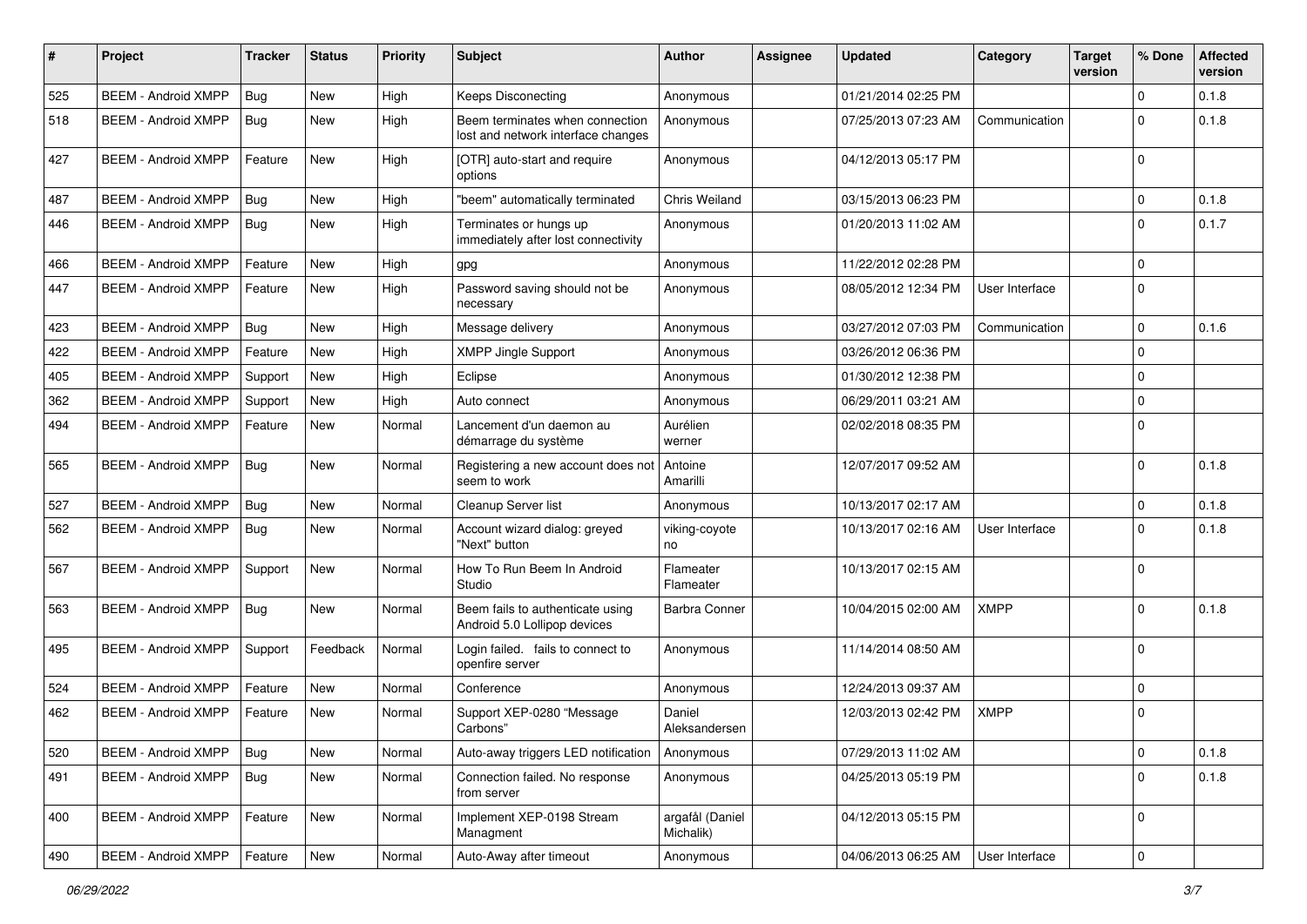| #   | Project                    | <b>Tracker</b> | <b>Status</b> | <b>Priority</b> | <b>Subject</b>                                                                                                                         | <b>Author</b>           | <b>Assignee</b> | <b>Updated</b>      | Category       | <b>Target</b><br>version | % Done      | <b>Affected</b><br>version |
|-----|----------------------------|----------------|---------------|-----------------|----------------------------------------------------------------------------------------------------------------------------------------|-------------------------|-----------------|---------------------|----------------|--------------------------|-------------|----------------------------|
| 477 | <b>BEEM - Android XMPP</b> | Support        | Feedback      | Normal          | Cannot login by facebook account                                                                                                       | Anonymous               |                 | 03/25/2013 03:00 PM |                |                          | $\mathbf 0$ |                            |
| 216 | <b>BEEM - Android XMPP</b> | Feature        | New           | Normal          | Multi User Chat [XEP-0045]                                                                                                             | Vincent<br>Véronis      |                 | 12/11/2012 06:21 PM | Conception     |                          | $\Omega$    |                            |
| 465 | <b>BEEM - Android XMPP</b> | Feature        | <b>New</b>    | Normal          | XEP-0297: Stanza Forwarding                                                                                                            | Frédéric<br>Barthéléry  |                 | 11/18/2012 03:10 PM | <b>XMPP</b>    |                          | $\Omega$    |                            |
| 464 | <b>BEEM - Android XMPP</b> | Feature        | New           | Normal          | XEP-0158: CAPTCHA Forms                                                                                                                | Frédéric<br>Barthéléry  |                 | 11/18/2012 03:02 PM | <b>XMPP</b>    |                          | $\mathbf 0$ |                            |
| 463 | <b>BEEM - Android XMPP</b> | Feature        | <b>New</b>    | Normal          | Higher resolution toolbar and<br>application icons                                                                                     | Daniel<br>Aleksandersen |                 | 11/16/2012 05:48 PM | User Interface |                          | $\Omega$    |                            |
| 461 | <b>BEEM - Android XMPP</b> | Bug            | New           | Normal          | Presence not change                                                                                                                    | Anonymous               |                 | 11/12/2012 06:55 PM |                |                          | $\mathbf 0$ | hg                         |
| 460 | <b>BEEM - Android XMPP</b> | Feature        | New           | Normal          | XMPP feature "XEP-0079" to<br>handle lost messages                                                                                     | kolA flash              |                 | 11/07/2012 03:15 PM | <b>XMPP</b>    |                          | $\Omega$    |                            |
| 455 | <b>BEEM - Android XMPP</b> | Bug            | New           | Normal          | Could not new<br>COnnectionConfiguration if<br>mService is NUMBERIC IP, in<br>BeemSerice.initConnectionConfig()<br>base on Android X86 | Anonymous               |                 | 10/30/2012 04:44 AM |                |                          | $\Omega$    | 0.1.7                      |
| 451 | <b>BEEM - Android XMPP</b> | Bug            | New           | Normal          | cant hear both user when using<br>audio call                                                                                           | hey<br>ijustmetyou      |                 | 10/09/2012 12:15 AM | XMPP-Jingle    |                          | $\mathbf 0$ | hg                         |
| 417 | <b>BEEM - Android XMPP</b> | Feature        | <b>New</b>    | Normal          | Support OAUTH and OAUTH2<br>authentication                                                                                             | Anonymous               |                 | 10/09/2012 12:10 AM | <b>XMPP</b>    |                          | $\Omega$    |                            |
| 450 | <b>BEEM - Android XMPP</b> | Support        | New           | Normal          | No response from Openfire when<br>login                                                                                                | Anonymous               |                 | 09/12/2012 04:41 AM |                |                          | $\Omega$    |                            |
| 448 | <b>BEEM - Android XMPP</b> | Feature        | New           | Normal          | XEP 0027: XMPP-PGP Support                                                                                                             | Anonymous               |                 | 08/07/2012 08:53 PM | <b>XMPP</b>    |                          | $\Omega$    |                            |
| 445 | <b>BEEM - Android XMPP</b> | Feature        | New           | Normal          | Add option to hide ongoing<br>notification                                                                                             | Anonymous               |                 | 07/24/2012 06:44 PM |                |                          | $\Omega$    |                            |
| 443 | <b>BEEM - Android XMPP</b> | Feature        | <b>New</b>    | Normal          | Indicate if a contact is logged-in<br>from more than 1 resource                                                                        | Anonymous               |                 | 07/10/2012 02:02 PM |                |                          | $\Omega$    |                            |
| 442 | <b>BEEM - Android XMPP</b> | Feature        | <b>New</b>    | Normal          | Notification settings: add option for<br>making notification LED/light blink<br>on new message(s)                                      | Anonymous               |                 | 07/09/2012 04:17 PM |                |                          | $\Omega$    |                            |
| 440 | <b>BEEM - Android XMPP</b> | Feature        | <b>New</b>    | Normal          | Make use of notification light                                                                                                         | Anonymous               |                 | 07/09/2012 02:33 PM |                |                          | $\mathbf 0$ |                            |
| 339 | <b>BEEM - Android XMPP</b> | Bug            | Feedback      | Normal          | java.lang.IllegalStateException: Not<br>connected to server.                                                                           | Anonymous               |                 | 06/22/2012 12:57 PM | <b>XMPP</b>    |                          | $\Omega$    | 0.1.x                      |
| 317 | <b>BEEM - Android XMPP</b> | Feature        | New           | Normal          | Add opportunity to put all XMPP<br>transports in one group<br>automatically                                                            | Anonymous               |                 | 06/22/2012 12:55 PM |                | 0.2                      | $\Omega$    |                            |
| 429 | <b>BEEM - Android XMPP</b> | Bug            | Feedback      | Normal          | Crash when empty contactlist                                                                                                           | Anonymous               |                 | 06/22/2012 12:37 PM |                |                          | $\Omega$    | 0.1.6                      |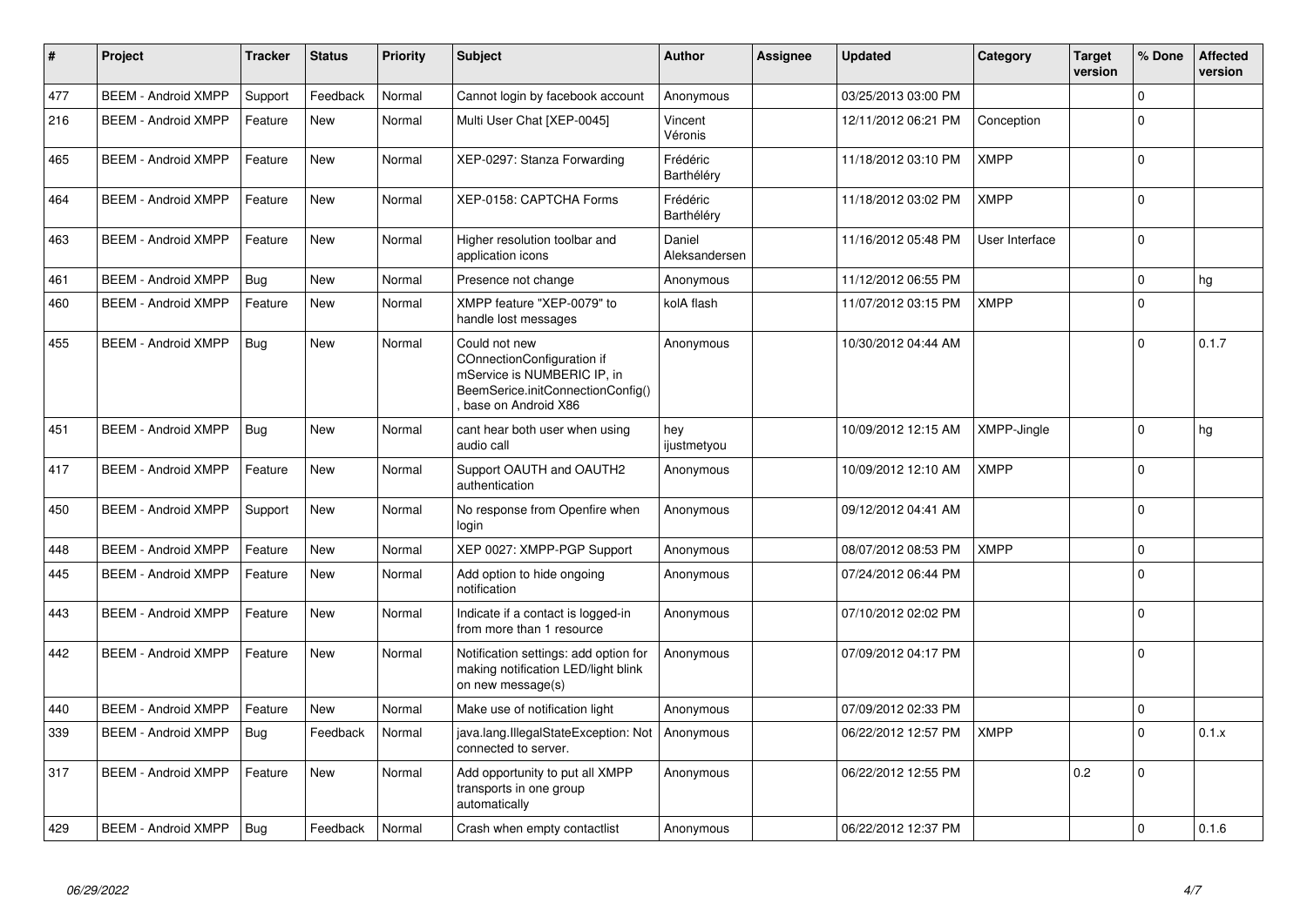| #   | Project                    | <b>Tracker</b> | <b>Status</b> | <b>Priority</b> | Subject                                                                         | <b>Author</b>           | Assignee | <b>Updated</b>      | Category       | <b>Target</b><br>version | % Done      | <b>Affected</b><br>version |
|-----|----------------------------|----------------|---------------|-----------------|---------------------------------------------------------------------------------|-------------------------|----------|---------------------|----------------|--------------------------|-------------|----------------------------|
| 369 | <b>BEEM - Android XMPP</b> | Support        | Feedback      | Normal          | xmpp connection adapter<br>connection closed on Error !                         | Anonymous               |          | 06/22/2012 11:56 AM |                |                          | $\Omega$    |                            |
| 435 | <b>BEEM - Android XMPP</b> | Feature        | <b>New</b>    | Normal          | optimized chat-interface in<br>landscape-mode                                   | Anonymous               |          | 05/16/2012 08:00 PM |                |                          | $\Omega$    |                            |
| 292 | <b>BEEM - Android XMPP</b> | Feature        | <b>New</b>    | Normal          | chat window font size                                                           | Nikita Kozlov           |          | 05/06/2012 11:03 AM | User Interface |                          | $\mathbf 0$ |                            |
| 428 | <b>BEEM - Android XMPP</b> | Bug            | New           | Normal          | [OTR] switching to Start OTR not<br>always working                              | Anonymous               |          | 04/16/2012 06:41 PM |                |                          | $\Omega$    | 0.1.6                      |
| 421 | <b>BEEM - Android XMPP</b> | Bug            | <b>New</b>    | Normal          | Chats show HTML tags                                                            | Anonymous               |          | 03/19/2012 05:10 PM |                |                          | $\Omega$    | 0.1.7                      |
| 420 | <b>BEEM - Android XMPP</b> | Bug            | <b>New</b>    | Normal          | Led always flashing                                                             | Anonymous               |          | 03/14/2012 11:58 PM |                |                          | $\Omega$    | 0.1.7                      |
| 398 | <b>BEEM - Android XMPP</b> | Feature        | <b>New</b>    | Normal          | XEP-0184 Message Receipt                                                        | Anonymous               |          | 02/23/2012 11:12 AM |                |                          | $\mathbf 0$ |                            |
| 372 | <b>BEEM - Android XMPP</b> | Support        | <b>New</b>    | Normal          | call voip fails                                                                 | Anonymous               |          | 02/21/2012 02:37 PM |                |                          | $\mathbf 0$ |                            |
| 355 | <b>BEEM - Android XMPP</b> | Feature        | New           | Normal          | Jingle                                                                          | Anonymous               |          | 02/21/2012 02:35 PM |                |                          | $\mathbf 0$ |                            |
| 397 | <b>BEEM - Android XMPP</b> | <b>Bug</b>     | <b>New</b>    | Normal          | Outgoing messages are not<br>necessarily sent but no indication is<br>given     | Anonymous               |          | 02/21/2012 02:34 PM |                |                          | $\Omega$    | hg                         |
| 389 | <b>BEEM - Android XMPP</b> | Bug            | <b>New</b>    | Normal          | Chat window not updating                                                        | Anonymous               |          | 02/21/2012 02:34 PM |                |                          | 0           | 0.1.6                      |
| 363 | <b>BEEM - Android XMPP</b> | Bug            | <b>New</b>    | Normal          | all contact delete error                                                        | Anonymous               |          | 02/21/2012 02:34 PM |                |                          | $\Omega$    | 0.1.x                      |
| 344 | <b>BEEM - Android XMPP</b> | <b>Bug</b>     | <b>New</b>    | Normal          | Beem silently quits on change of<br>data connection                             | Anonymous               |          | 02/21/2012 02:34 PM | Communication  |                          | $\Omega$    | 0.1.x                      |
| 412 | <b>BEEM - Android XMPP</b> | <b>Bug</b>     | <b>New</b>    | Normal          | beem 1.7-rc2 exits after some time<br>when the phone is not being used          | Anonymous               |          | 02/04/2012 10:54 AM |                |                          | $\Omega$    | hg                         |
| 410 | <b>BEEM - Android XMPP</b> | Feature        | <b>New</b>    | Normal          | Add opportunity to change action of<br>statusbar icon                           | Anonymous               |          | 02/02/2012 05:51 PM |                | 0.2                      | $\mathbf 0$ |                            |
| 399 | <b>BEEM - Android XMPP</b> | <b>Bug</b>     | <b>New</b>    | Normal          | User subscription can stay<br>unanswered but doesn't show<br>anywhere           | Anonymous               |          | 01/26/2012 12:31 PM |                |                          | $\Omega$    | 0.1.6                      |
| 396 | <b>BEEM - Android XMPP</b> | Feature        | <b>New</b>    | Normal          | Notification icon                                                               | Anonymous               |          | 01/25/2012 02:51 PM |                |                          | $\mathbf 0$ |                            |
| 391 | <b>BEEM - Android XMPP</b> | Feature        | <b>New</b>    | Normal          | Notification should bring me to the<br>last screen                              | Anonymous               |          | 01/22/2012 11:18 PM |                |                          | $\Omega$    |                            |
| 390 | <b>BEEM - Android XMPP</b> | Bug            | New           | Normal          | Force close upon receiving<br>message                                           | Anonymous               |          | 01/22/2012 10:41 PM |                |                          | $\Omega$    | hg                         |
| 356 | BEEM - Android XMPP   Bug  |                | New           | Normal          | Status icon distorded when avatar<br>is not square                              | Murilo Ferraz<br>Franco |          | 12/14/2011 07:53 PM | User Interface | 0.2                      | 0           | hg                         |
| 375 | <b>BEEM - Android XMPP</b> | Bug            | New           | Normal          | stack error upon logging                                                        | Anonymous               |          | 09/28/2011 05:37 PM |                |                          | $\mathbf 0$ | 0.1.6                      |
| 370 | <b>BEEM - Android XMPP</b> | Feature        | New           | Normal          | file transfer/sharing feature                                                   | Anonymous               |          | 08/11/2011 04:54 PM |                |                          | $\mathbf 0$ |                            |
| 367 | <b>BEEM - Android XMPP</b> | Bug            | New           | Normal          | Activity<br>com.beem.project.beem.ui.LoginAni<br>m has leaked ServiceConnection | Anonymous               |          | 07/17/2011 01:10 AM |                |                          | $\mathbf 0$ | hg                         |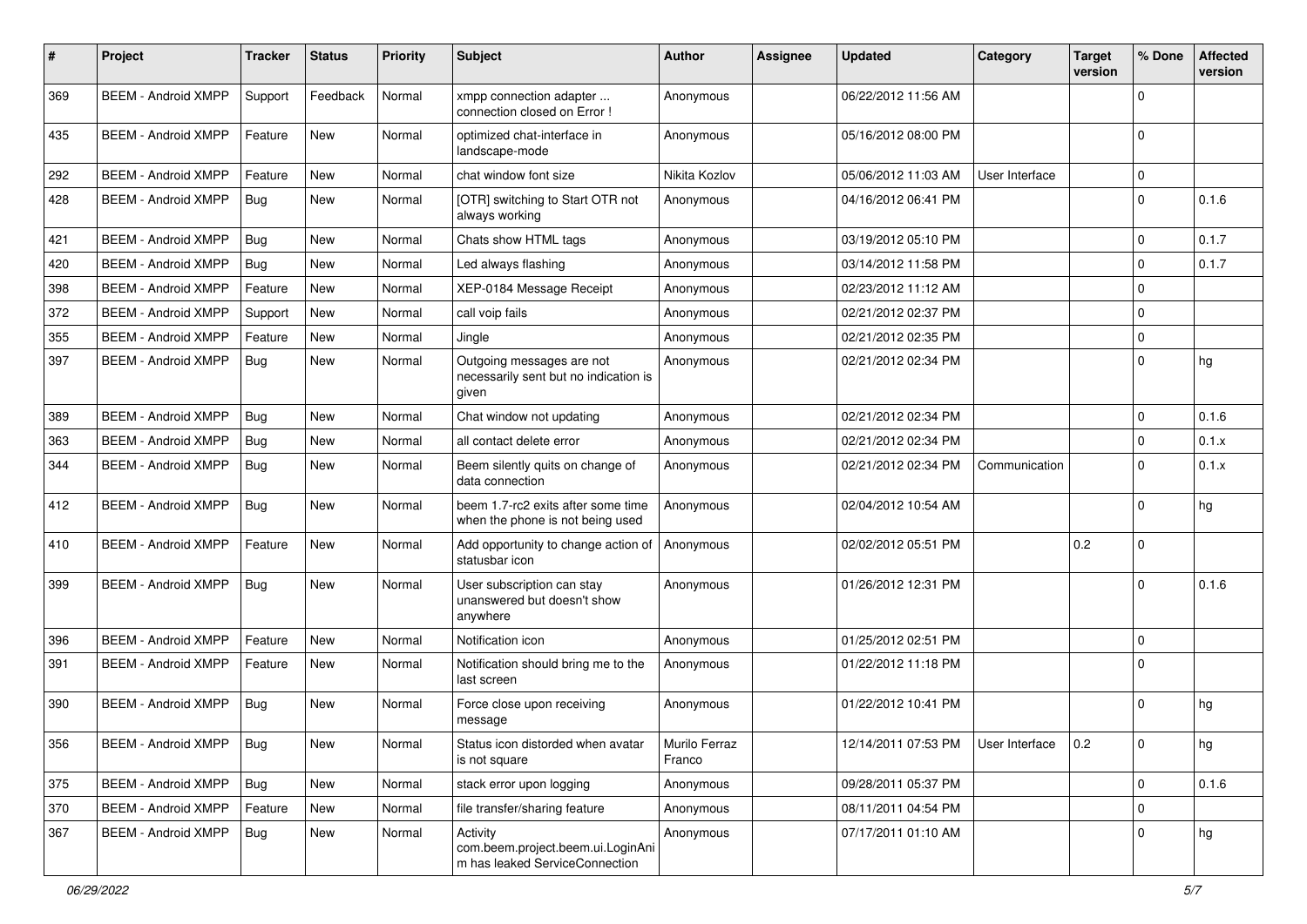| #   | Project                    | <b>Tracker</b> | <b>Status</b> | <b>Priority</b> | Subject                                                                            | <b>Author</b>        | <b>Assignee</b> | <b>Updated</b>      | Category       | <b>Target</b><br>version | % Done      | <b>Affected</b><br>version |
|-----|----------------------------|----------------|---------------|-----------------|------------------------------------------------------------------------------------|----------------------|-----------------|---------------------|----------------|--------------------------|-------------|----------------------------|
| 359 | <b>BEEM - Android XMPP</b> | Feature        | <b>New</b>    | Normal          | Alternative group view                                                             | Anonymous            |                 | 06/12/2011 02:47 PM |                |                          | $\mathbf 0$ |                            |
| 358 | <b>BEEM - Android XMPP</b> | Feature        | New           | Normal          | <b>Managing Transports</b>                                                         | Anonymous            |                 | 06/07/2011 11:06 AM |                |                          | $\mathbf 0$ |                            |
| 357 | <b>BEEM - Android XMPP</b> | <b>Bug</b>     | New           | Normal          | Opened Chats displays Duplicate<br>entries                                         | Anonymous            |                 | 05/23/2011 01:04 PM |                |                          | $\Omega$    | 0.1.5                      |
| 354 | <b>BEEM - Android XMPP</b> | Bug            | <b>New</b>    | Normal          | History disappears - disconnects,<br>exits, or closes conversation<br>window       | Anonymous            |                 | 04/24/2011 03:02 PM |                |                          | $\Omega$    | hg                         |
| 348 | <b>BEEM - Android XMPP</b> | Feature        | <b>New</b>    | Normal          | time-out feature                                                                   | Anonymous            |                 | 03/09/2011 11:02 AM |                |                          | $\mathbf 0$ |                            |
| 272 | <b>BEEM - Android XMPP</b> | <b>Bug</b>     | New           | Normal          | Opened chats dialog shows every<br>online contact in roster and in<br>random order | Anonymous            |                 | 01/19/2011 06:45 PM |                | 0.2                      | $\Omega$    | 0.1.x                      |
| 335 | <b>BEEM - Android XMPP</b> | Feature        | <b>New</b>    | Normal          | Auto login on phone startup                                                        | Anonymous            |                 | 01/14/2011 01:22 AM |                |                          | $\mathbf 0$ |                            |
| 283 | <b>BEEM - Android XMPP</b> | Feature        | New           | Normal          | <b>Voice Support</b>                                                               | Guillermo Lo<br>Coco |                 | 12/27/2010 08:26 PM | XMPP-Jingle    |                          | $\Omega$    |                            |
| 330 | <b>BEEM - Android XMPP</b> | Feature        | <b>New</b>    | Normal          | Make Text selectable                                                               | Anonymous            |                 | 12/26/2010 09:53 PM | User Interface |                          | $\mathbf 0$ |                            |
| 308 | <b>BEEM - Android XMPP</b> | Feature        | <b>New</b>    | Normal          | Sideswipe to other chats                                                           | Anonymous            |                 | 12/26/2010 07:43 PM |                | 0.2                      | $\mathbf 0$ |                            |
| 314 | <b>BEEM - Android XMPP</b> | Feature        | New           | Normal          | Introduce "self-contact" group as<br>done in Bombus XMPP client                    | Anonymous            |                 | 12/26/2010 05:42 PM |                | 0.2                      | $\mathbf 0$ |                            |
| 326 | <b>BEEM - Android XMPP</b> | Feature        | <b>New</b>    | Normal          | Remember last selected group                                                       | Anonymous            |                 | 12/20/2010 11:12 AM |                | 0.2                      | $\mathbf 0$ |                            |
| 325 | <b>BEEM - Android XMPP</b> | Feature        | New           | Normal          | Add opportunity to change aktion of<br>statusbar icon                              | Anonymous            |                 | 12/20/2010 11:08 AM | <b>XMPP</b>    | 0.2                      | $\mathbf 0$ |                            |
| 318 | <b>BEEM - Android XMPP</b> | Bug            | New           | Normal          | Crash on update of many contact                                                    | Anonymous            |                 | 11/24/2010 01:06 PM |                |                          | $\Omega$    | 0.1.x                      |
| 306 | <b>BEEM - Android XMPP</b> | Feature        | <b>New</b>    | Normal          | Notification while BEEM is focused                                                 | Anonymous            |                 | 10/17/2010 06:18 AM |                |                          | $\Omega$    |                            |
| 278 | <b>BEEM - Android XMPP</b> | Feature        | Feedback      | Normal          | Status in ongoing                                                                  | Whatcha<br>Computer  |                 | 08/27/2010 07:33 PM |                |                          | $\Omega$    |                            |
| 294 | <b>BEEM - Android XMPP</b> | Feature        | <b>New</b>    | Normal          | Chat windows change chat<br>windows methode                                        | Anonymous            |                 | 08/20/2010 02:47 PM |                |                          | $\Omega$    |                            |
| 287 | <b>BEEM - Android XMPP</b> | Bug            | New           | Normal          | Message-joining in chats breaks<br>accessibility                                   | Nolan Darilek        |                 | 07/23/2010 05:00 PM | User Interface |                          | $\Omega$    | hg                         |
| 250 | <b>BEEM - Android XMPP</b> | Feature        | Assigned      | Normal          | Better integration to Android                                                      | Anonymous            |                 | 04/07/2010 02:16 AM | Conception     |                          | $\Omega$    |                            |
| 225 | <b>BEEM - Android XMPP</b> | Feature        | <b>New</b>    | Normal          | Catcher les Intents de tchat                                                       | Nikita Kozlov        |                 | 12/23/2009 02:13 AM | User Interface | 0.2                      | $\mathbf 0$ |                            |
| 219 | <b>BEEM - Android XMPP</b> | Feature        | New           | Normal          | MetaContact [XEP-0209]                                                             | Vincent<br>Véronis   |                 | 11/20/2009 12:54 AM |                |                          | $\mathbf 0$ |                            |
| 493 | <b>BEEM - Android XMPP</b> | Support        | New           | Low             | fails to connect to openfire server                                                | Anonymous            |                 | 06/17/2013 10:24 AM | <b>XMPP</b>    |                          | $\mathbf 0$ |                            |
| 419 | <b>BEEM - Android XMPP</b> | Feature        | New           | Low             | [OTR] Provide more verbose OTR<br>support                                          | Anonymous            |                 | 03/05/2012 12:16 AM |                |                          | $\mathbf 0$ |                            |
| 265 | <b>BEEM - Android XMPP</b> | Feature        | New           | Low             | Start on phone boot                                                                | Anonymous            |                 | 02/23/2012 11:08 AM |                |                          | $\mathsf 0$ |                            |